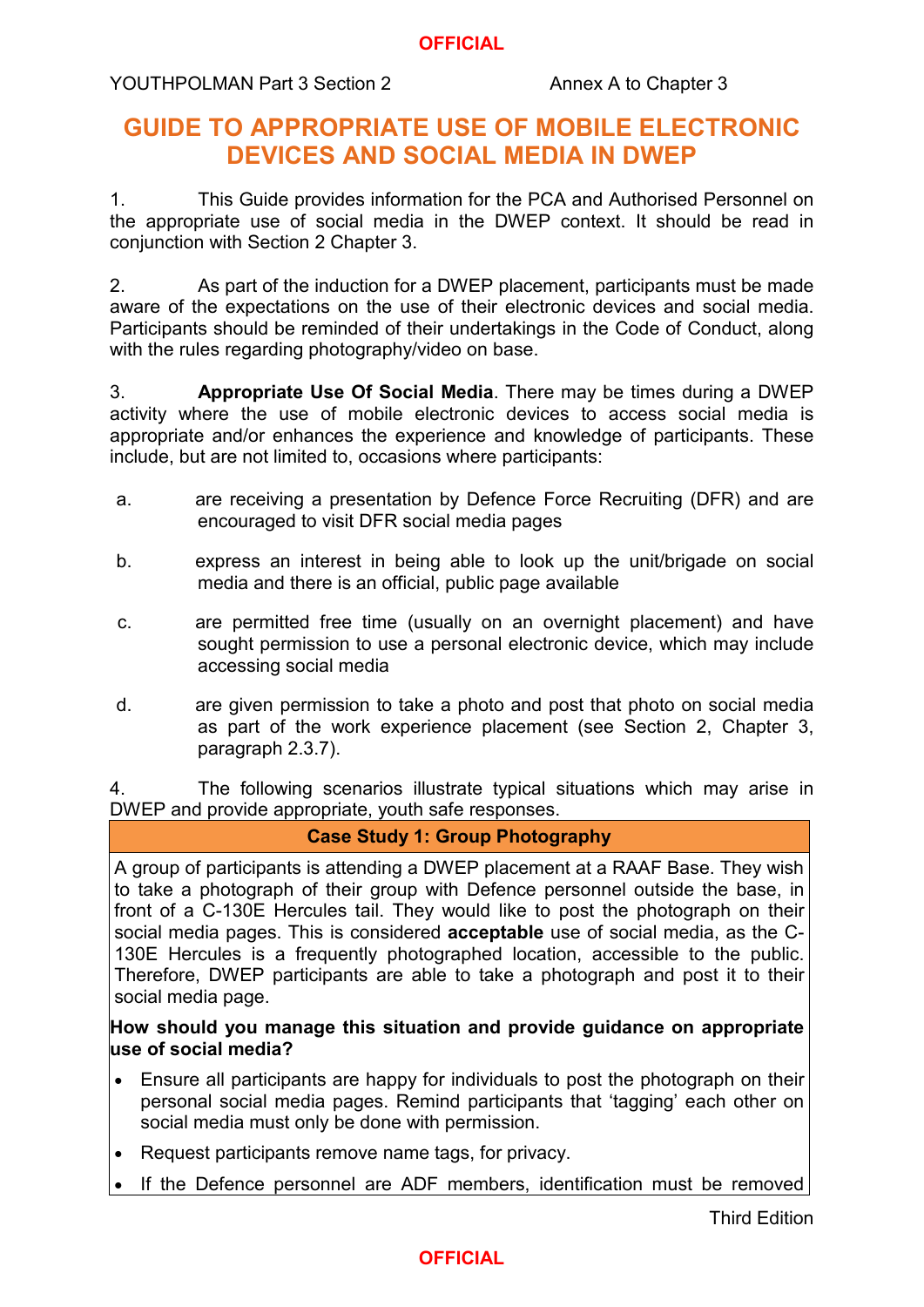#### A-2

# **Case Study 1: Group Photography**

prior to the photograph being taken.

• Take the opportunity to remind students about appropriate use of social media when posting their experiences on the placement.

#### **Case Study 2: Photographs on Base**

**SPECIAL NOTE:** Rules about photo-taking vary between bases, so this case study may not apply to all bases. Be sure to check and apply the regulations/base instructions that apply to your base.

A group of participants is attending a DWEP placement at an Army Barracks. They have been given an appropriate induction, including being made aware of expectations for the use of personal devices and social media, the Code of Conduct and rules regarding media on base. During a static vehicle display, participants are invited to sit in the vehicles, but are reminded to not take photos.

As you are beginning to gather the group to leave, you notice a participant has their phone out and appears to be posting a selfie of themselves inside one of the vehicles on their social media.

This is considered **inappropriate** use of social media, as participants had been advised as part of their induction they were not permitted to take photos.

#### **How should you manage this situation and provide guidance on appropriate use of social media?**

- Intervene and ask the participant to delete the post and the photograph from their device.
- Remind the participant of the Code of Conduct and the rules regarding photography/ video on base.
- Inform the PCA immediately. The WELO, the participant's Educational Institution and/or parents may also need to be contacted.
- If required, follow internal reporting procedures, including informing the OAA.

## **Case Study 3: Overnight Placements**

A group of participants is attending an overnight placement at a Defence Establishment and the students have an hour of free time after dinner before their scheduled evening activity.

The students ask permission to spend their free time on their phones, checking their various social media accounts.

This is considered **acceptable** use of social media, as students have free time and have sought permission.

**How should you manage this situation and provide guidance on appropriate use of social media?**

• Refer to the placement induction and remind students of the Code of Conduct and rules regarding social media and photography/video on base.

# **OFFICIAL**